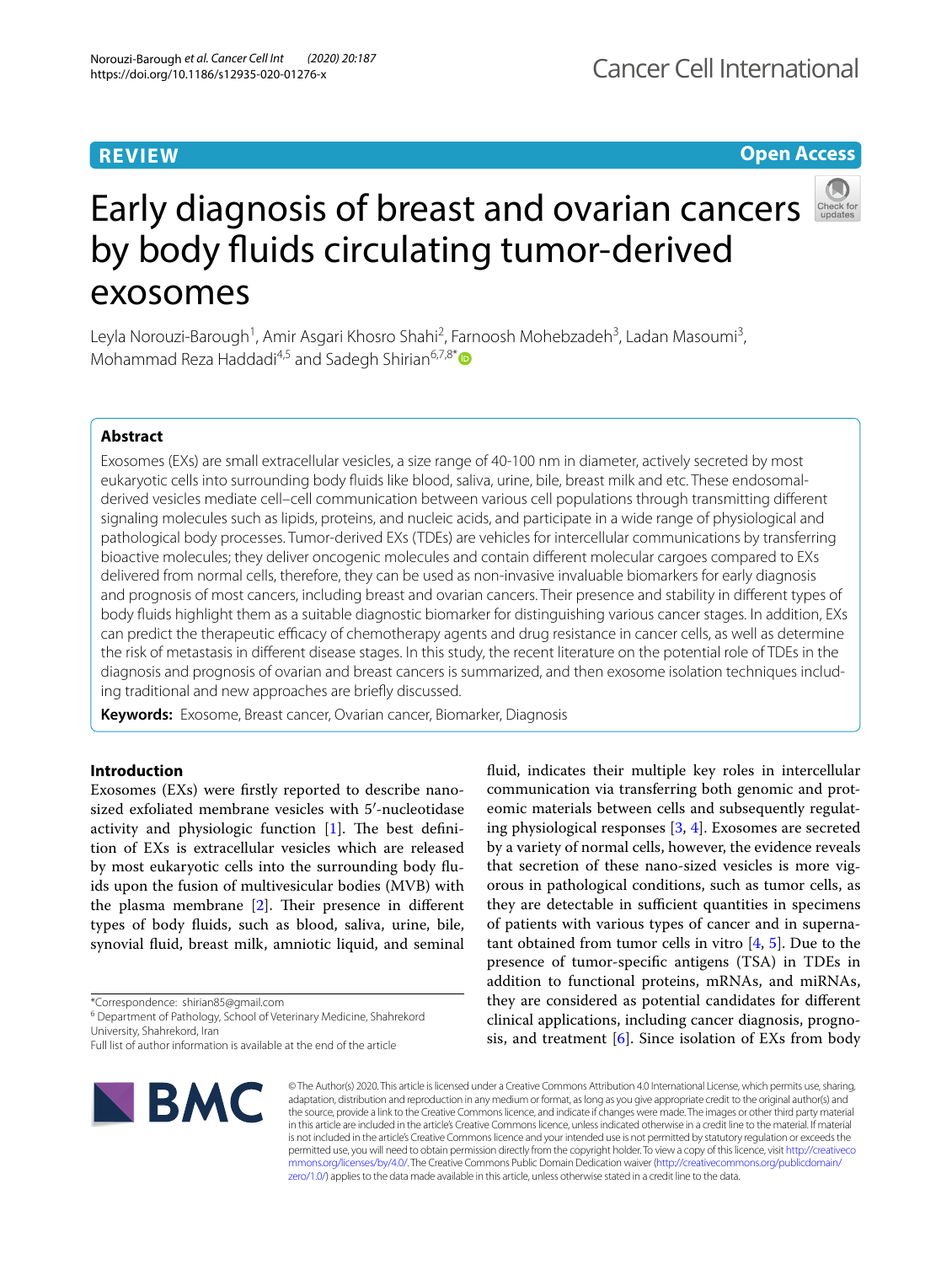fuids is relatively easy and considered as a noninvasive approach [\[7](#page-7-6)] and due to their specifc active cargos, known as the "signature" of the donor cell, which mimic the cellular origin and its physiological and pathophysiological states [[8\]](#page-7-7) and considering their ability to provide a protective extracellular vesicle for transporting small RNAs against degradation of RNase, they can be used as worthy diagnostic biomarkers in various diseases, particularly some types of cancer, and can be considered as an ideal specimen for liquid biopsy for early detection of some types of cancers [[9\]](#page-7-8). Here, we describe the application of TDEs for early diagnosis of breast and ovarian cancers.

### **Breast and ovarian cancers**

Globally, breast cancer (BC) is the most common type of malignity and the leading cause of cancer-related mortality among women. Annually, one in four new cancer cases belongs to female BC. In contrast, although ovarian cancer (OC) is rare, it is the leading cause of gynecological cancer-related mortality worldwide. In fact, ovarian carcinoma is one-tenth as common as BC but three times more lethal [\[10](#page-7-9)[–12](#page-7-10)]. Because of the location of the ovaries within the pelvis, OC progresses asymptomatic in its early stages  $[13]$  $[13]$ . Therefore, the high mortality rate of OCs is in part due to late diagnosis and lack of proper screening. Accordingly, OC is known as a silent killer [\[14](#page-7-12), [15\]](#page-7-13). Both BC and OC are considered as heterogeneous diseases, which are mainly the result of sporadic mutations, and just 5–10% of cases are attributed to a familial history  $[12, 16]$  $[12, 16]$  $[12, 16]$  $[12, 16]$ . Due to their heterogeneity at both the molecular and clinical levels, current protocols for early detection of breast and OCs are either inefective or expensive [[16](#page-7-14)]. An appropriate screening method should preferably be efficient, non-invasive, easily executable and evaluable, safe, cost-efective and applicable to all individuals in the community. Thus, the identification of new biomarkers is needed for early diagnosis of BC and OC.

### **Characteristics of exosomes and their composition**

Extracellular vesicles (EVs) include EXs and ectosomes (or shedding microvesicles; MVs) which are derived from endosomes and the plasma membrane, respectively. EVs are released by many types of cells and play a critical role in intercellular communication, presumably by serving as vehicles to transport membrane and cytosolic proteins, lipids, DNA (genomic DNA, mtDNA, cDNA) and RNA fragments (mRNAs, miRNAs, lncRNAs) between cells. The third type of EVs is apoptotic bodies (ABs), which are mainly secreted by dying or apoptotic cells and their role in intercellular communication is yet to be clarifed [[17–](#page-7-15)[20](#page-7-16)]. EXs are commonly characterized by a size range of 40–100 nm in diameter  $[21]$  $[21]$ , a density between 1.13 and 1.19 g/mL in a sucrose gradient, and a "saucer-like" or "cup-shaped" morphology when investigated by electron microscopy  $[22]$  $[22]$ . The size of EXs is partly influenced by their cellular source and the "cargo hold" of these nanoparticles is approximately 20–90 nm, therefore, it is estimated that the total burden per EXs is probably  $\leq 100$ proteins and  $\leq 10,000$  nucleotides [\[23](#page-8-1)]. Moreover, EXs are characterized by several families of proteins, including tetraspannins (CD82, CD81, CD63, CD9), heat shock proteins (Hsp 90, Hsp70, Hsp60, and Hsc70), membrane trafficking proteins (Rabs, Annexins), proteins involved in MVBs biogenesis (Alix, TSG101, Clathrin), metabolic enzymes (GAPDH, ATPase, PGK1), cytoskeletal proteins (actin, vimentin, coflin, tublin, talin) as well as lipid rafts, such as cholesterol, flotillins, ceramides, and sphingolip-ids (Fig. [1](#page-2-0))  $[24, 25]$  $[24, 25]$  $[24, 25]$  $[24, 25]$ . CD63 and CD9 serve as the most commonly used EXs markers to distinguish them from other vesicles, such as MVs and ABs [\[26](#page-8-4)].

### **Exosomes in cancer malignancy**

The roles of TDEs in the development of cancer are due to their immunostimulatory or immunosuppressive properties and subsequently being involved in maintaining tumor cells survival, growth, and metastasis [[22](#page-8-0)]. Tumor-secreted EXs are powerful intercellular signal mediators between tumor cells and their microenvironment, and their function seems to be dependent on their cargoes and surface biomolecule  $[27]$  $[27]$ . The immunological signifcance of EXs in cancer microenvironment is their potential to modulate the immune system in diferent ways in a host defense system. TDEs are capable of evading anti-tumor immune responses via diferent mechanisms [[28](#page-8-6)]. For example, TDEs induce T cell apoptosis through carrying apoptosis-inducing ligands such as Fas ligand (FasL) and TNF-related apoptosis-inducing ligand (TRAIL), and galectin 9 [[29](#page-8-7)]. On the other hand, they hamper IL-2-dependent activation of  $CD8<sup>+</sup>$  T cell and natural killer (NK) cells mediated by TGF-β1 [\[29](#page-8-7)]. Moreover, exosomal programmed death-ligand 1 (PD-L1) can disrupt the activation and infltration of T cells into the tumor microenvironment and promotes cancer metastasis and immune escape, but it is not clear whether the role of exosomal PD-L1 is tumor type-dependent or not [[30\]](#page-8-8). Additionally, shedding of MICA/B ligands by tumor cells, as a component of TDEs, prevents NKG2D-mediated killing by  $CD8^+$  T cells, NK, and γδT cells [\[28\]](#page-8-6). Proteins and miRNAs carried by TDEs can modulate the expression of immune cells receptors like NKG2D and TLR4, thus suppress immune responses  $[29]$  $[29]$ . They also take part in inflammatory cell infltration, angiogenesis, and transforming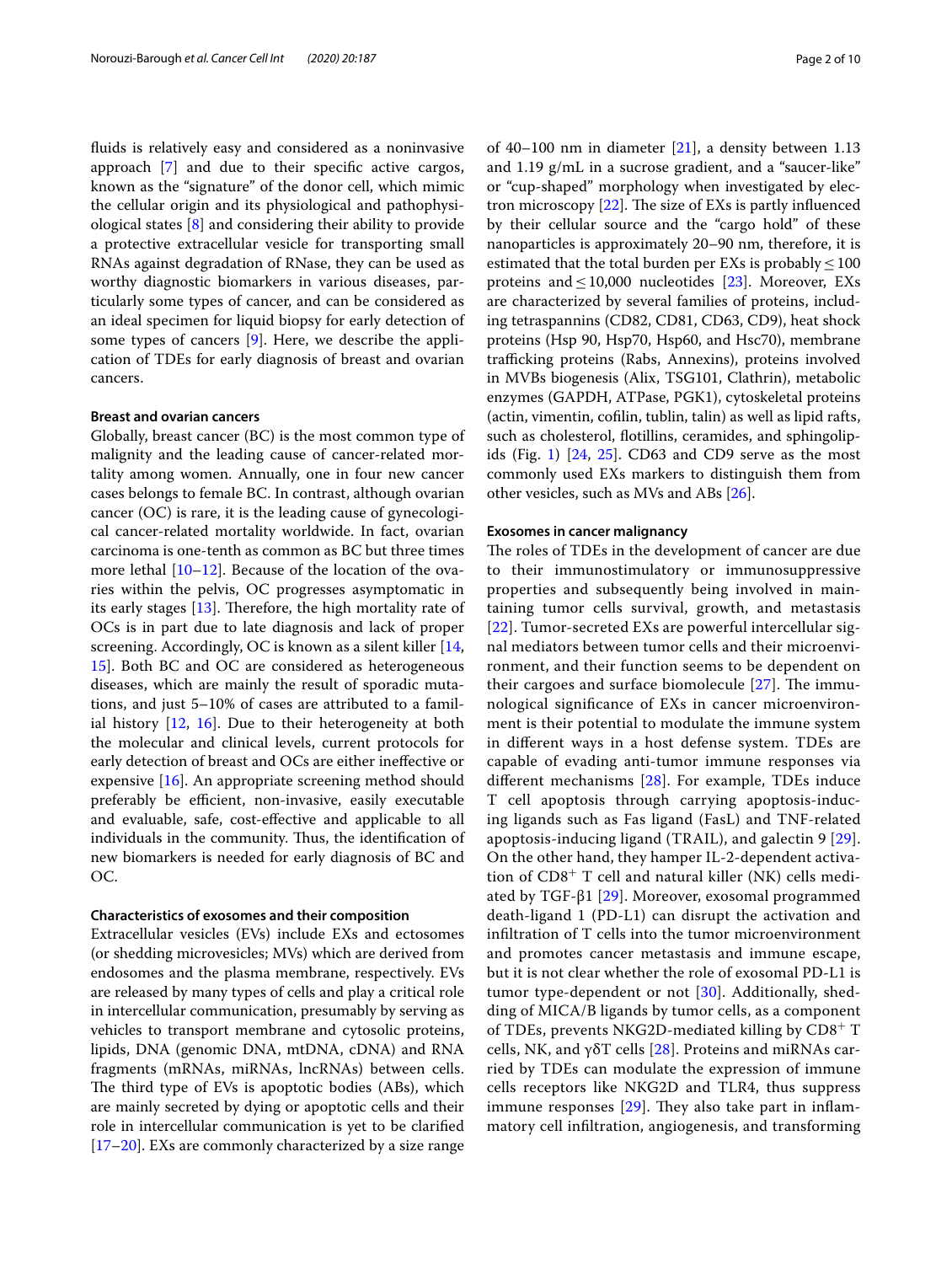

<span id="page-2-0"></span>tumor cells into the more aggressive phenotype, including preparing the pre-metastatic microenvironment, via crosstalk with microenvironment cells, such as epithelial cells, macrophages, endothelial cells, and fbroblasts [[31,](#page-8-9) [32\]](#page-8-10). Evidence shows that crosstalk between cancer cells-derived EXs and endothelial cells stimulate angiogenesis and metastasis in a hypoxic microenvironment [[33\]](#page-8-11). Tumor exosomal miRNAs, as the main RNA content of EXs, participate in pre-metastatic niche formation and metastasis through interfering with the miRNA profle of target cells at distant organs. For instance, aggressive BC cells animate less-aggressive tumor cells to initiate metastasis and largely progress by EXs shedding and transfer functional RNAs [[34\]](#page-8-12). Moreover, exosomal oncogenic proteins can promote the migration of tumor cells to the adjacent tissues [[35\]](#page-8-13). As myoferlin present in EXs extracted from breast and pancreatic cancer cells contribute to cancer metastases with promoting exosomal biogenesis and transferring nucleic acids to adjacent cells [[35](#page-8-13)]. Furthermore, EXs, as active transporter nucleic acids and oncogenic proteins to recipient cells, induce cancer drug resistance [[36](#page-8-14)]. In general, EXs are key players in cancer development and progression by interaction with tumor microenvironment components including endothelial, fbroblastic, and immune cells and major tumor-related signaling pathways, such as cancer stemness, angiogenesis, hypoxia driven epithelial-to-mesenchymal transition (EMT), and metastasis  $[37, 38]$  $[37, 38]$  $[37, 38]$ . These interactions are needed for cancer growth and accelerate tumor drug resistance [[38\]](#page-8-16).

### **Tumor exosomes as diagnostic biomarkers**

Exosomal biomarkers have been found in diferent types of biological fuids, such as plasma, urine, blood, saliva, bile, bronchoalveolar lavage fuid, synovial fuid, cerebrospinal fuid, amniotic fuid, semen, breast milk, and malignant ascites [[39\]](#page-8-17). TDEs present higher sensitivity and specifcity compared to other body fuids biomark-ers [\[39](#page-8-17)]. In addition, EXs have several other worthwhile advantages, including their extreme stability (under various conditions, such as cold-storage, freezing, and thawing for up to years), abundance (4000 trillion EXs in the blood of cancer patients versus 2000 trillion EXs in normal human blood), tumor-specifcity, and the association of their content with tumor staging and treatment outcome [\[6](#page-7-5), [32](#page-8-10)]. Since diferent types of tumors are characterized by tumor-specifc miRNAs or proteins, exosomal cargos refect the stage and degree of tumor progression [[40\]](#page-8-18). Moreover, the presence of EXs in body fluids, such as blood and urine, highlights them as a non-invasive diagnostic and prognostic biomarker over invasive biopsies  $[6]$  $[6]$ .

A strong correlation between mRNA and miRNA profles of tumoral cells and EXs has been confrmed. Since the expression of miRNAs is dysregulated in most cancers, thus, diferent cancer types present different exosomal miRNAs signatures [[7\]](#page-7-6). For example, microarray analysis revealed the overexpression of fve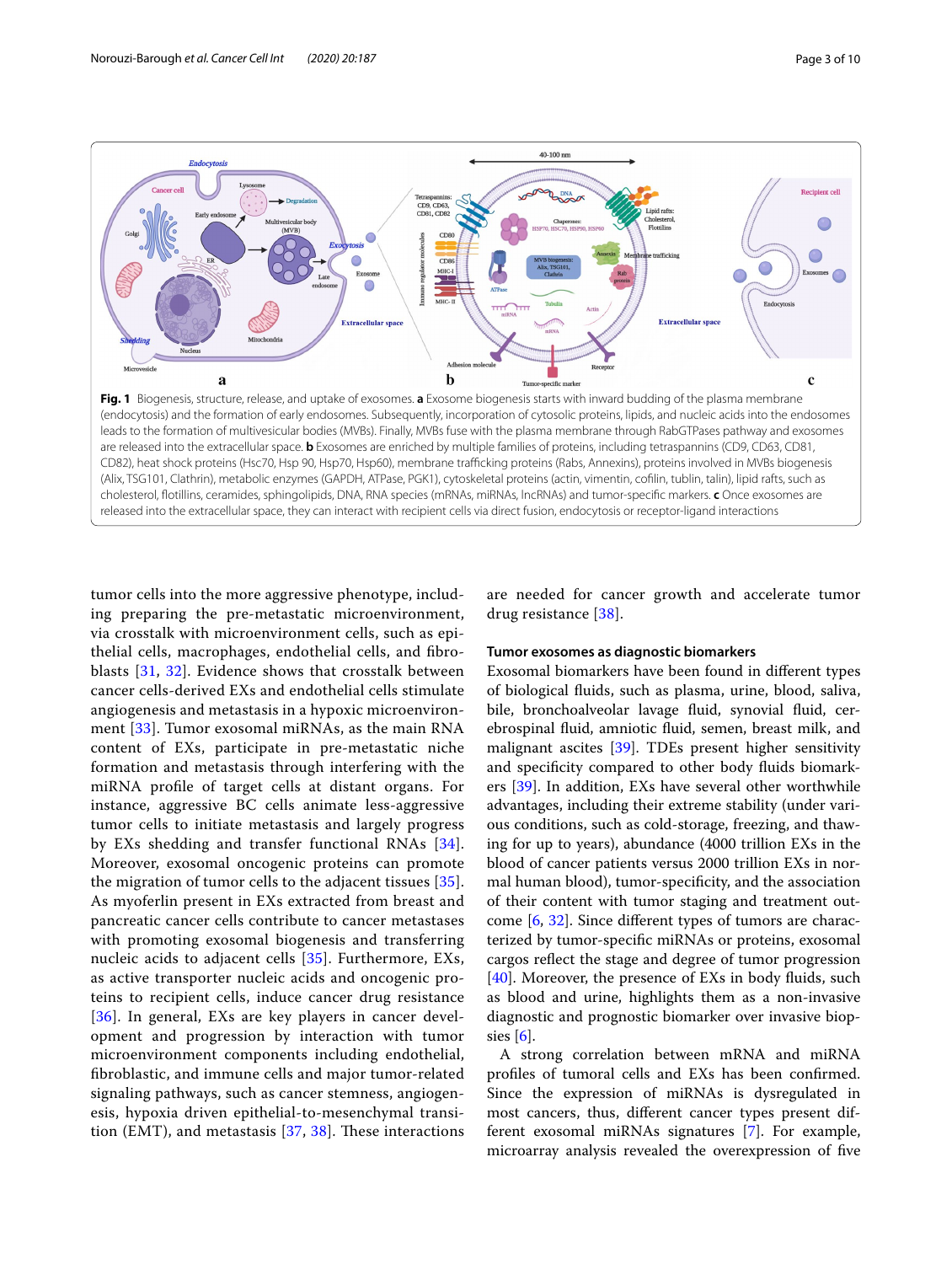miRNAs including hsa-miR-20a-5p, hsa-miR-24-3p, hsa-miR-106a-5p, hsa-miR-891a, and hsa-miR-1908 in EXs derived from patient sera with nasopharyngeal carcinoma compared to EXs from healthy controls [[41\]](#page-8-19). Liu et al. (2017) reported that increased levels of exosomal miR-23b-3p, miR-10b-5p and miR-21-5p predict poor overall survival in non-small-cell lung cancer (NSCLC) patients [[42](#page-8-20)]. Moreover, Sohn et al. (2015) reported that the expression levels of serum exosomal miR-18a, miR-221, miR-222, and miR-224 were obviously higher in hepatocellular carcinoma (HCC) patients than those with chronic hepatitis B (CHB) or liver cirrhosis (LC) [[43](#page-8-21)].

On the other hand, EXs are involved in lipid-related pathologies; therefore, the lipid content of EXs may act as another molecular indicator for disease diagnosis and prognosis [\[8](#page-7-7)]. To date, based on the free web-based database, ExoCarta [\(www.exocarta.org](http://www.exocarta.org)), there are 41,860 protein, 4946 mRNA and 1116 lipid entries from 286 studies. Given the above, EXs and their specifc cargos, as valuable sources of cell information, may better refect the cellular processes during the development and progression of malignant tumors.

### **Ovarian cancer‑derived exosomal cargos and their potential role as biomarkers**

The secretion of TDEs was first found in ascites and cyst fuids of OC patients [[44](#page-8-22)]. Afterward, tumor EXs were found in other types of cancers, including melanoma, bladder, prostate, breast, colorectal, and brain cancers [[45–](#page-8-23)[47](#page-8-24)]. Among the mentioned cancers, OC patients are at high risk for mortality due to poor prognosis as well as late diagnosis at advanced stages [\[48\]](#page-8-25). Since there is no reliable method for early detection of OC, OC-derived EXs and their molecular cargos are considered as valuable biomarkers due to their large potential in early diagnosis and prognosis [[49\]](#page-8-26). Im et al. (2014) have found that CD24 and epithelial cell surface antigen (EpCAM) are tumor-derived exosomal markers of OC cells using nano-plasmonic EXs (nPLEX) assay [[50\]](#page-8-27). In another study, Zhao et al. (2016) have measured tumor-derived exosomal markers, CA-125, EpCAM, and CD24, in OC patients plasma using a microfuidic approach (Exo-Search) and reported that combination of these three exosomal markers can provide desirable diagnostic accuracy for early diagnosis of OC [\[51](#page-8-28)]. Taylor and Taylor (2008) could distinguish benign OC cases from patients with various stages of OC using microRNAs profling EpCAM-positive EXs isolated from the peripheral blood. They have reported eight microRNAs as specific microR-NAs defning diferent stages of OC from benign disease, including miR-141, miR-21, miR-200a, miR-200b, miR-200c, miR-214, miR-205 and miR-203  $[52]$  $[52]$ . The results of a study that evaluated serum levels of exosomal miR-373, miR-200a, miR-200b, and miR-200c in a cohort of 163 patients with epithelial OC indicated that the concentrations of all four exosomal microRNAs in OC patients were higher compared to those in healthy control. Moreover, it has been shown that increased levels of miR-200c and miR-200b were associated with CA125 values and shorter overall survival [\[53](#page-8-30)]. Recently, Yoshimura et al. (2018) have reported that the expression level of exosomal miR-99a-5p is signifcantly up-regulated in sera of OC patients. Their results have indicated that this micro-RNA promotes cancer cell invasion by afecting neighboring human peritoneal mesothelial cells (HPMCs) via up-regulation of fibronectin and vitronectin. Therefore, serum miR-99a-5p may serve both as a potential detection biomarker and a target for inhibiting OC progression [\[54](#page-8-31)].

Szajnik et al. (2014) have revealed that plasma exosomal TGF-β1 and melanoma-associated antigen family (MAGE3/6) can be used to distinguish OC patients from those with benign tumors or healthy controls [\[55](#page-8-32)]. Li et al. (2009) have found that full-length membrane protein Claudin-4 can be shed from OC cells, therefore, claudin-containing EXs from the peripheral blood of ovarian carcinoma patients may be useful biomarkers for OC detection [\[56](#page-8-33)]. Moreover, Keller et al. (2009) have introduced L1CAM, CD24, ADAM10, and EMMPRIN as tumor exosomal biomarkers for early-stage diagnosis of OC [[57\]](#page-8-34). In addition to peripheral blood circulating EXs, Zhou et al. (2015), using miRNAs profling, have observed that urinary level of exosomal miR-30a-5p from ovarian serous adenocarcinoma patients was 3.3-fold higher than that in healthy women [\[58](#page-8-35)]. In a recent and innovative survey, researchers have analyzed circulating EXs and found diagnostic power of seven biomarkers, including HER2, EGFR, FRα, CA-125, EpCAM, CD24, and CD9 plus CD63, applying an integrated exosome profling platform (ExoProfle chip) using only 10  $\mu$ L plasma of OC patients. They have demonstrated that this biomarker panel obtained from molecular profling of circulating EXs not only discriminated patient groups from benign subjects in a cohort of 20 samples but also successfully distinguished early and late-stage OC [\[59](#page-8-36)].

### **BC‑derived exosomal cargos and their potential role as biomarkers**

BC is the most common type of malignity among women. The 5-year survival rate of BC patients who are diagnosed in early-stage (stage I), is 100%. Nevertheless, if it is diagnosed in late-stage (stage IV), the 5-year survival rate is reduced by almost  $19\%$  [[10,](#page-7-9) [60\]](#page-8-37). Therefore, identifcation and development of new tools or sources for early diagnosis of cancer are urgently required. It has been shown that EXs are released from a variety of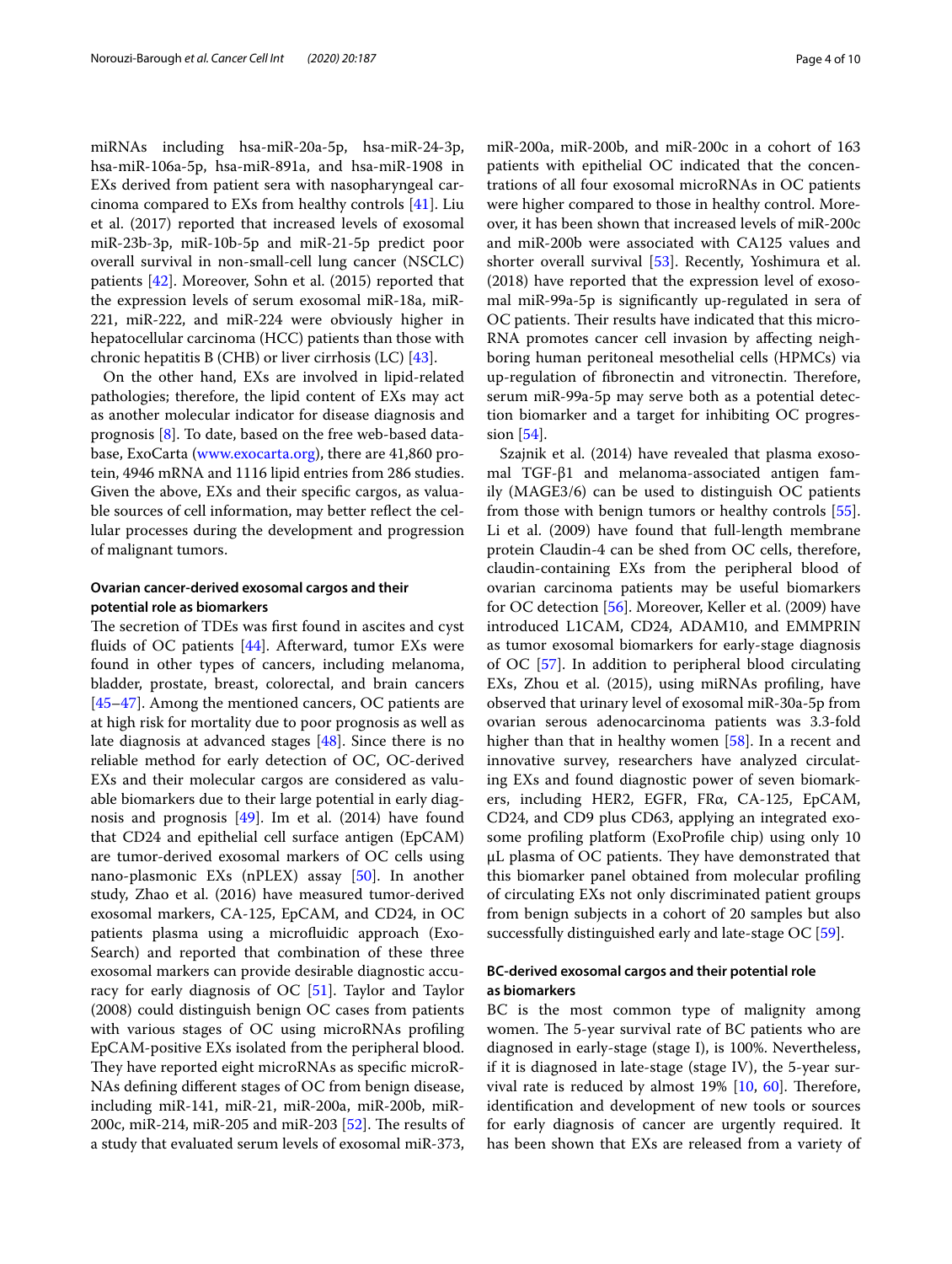cancer cells, including BC [\[7](#page-7-6), [61](#page-8-38)], therefore, breast TDEs can be used as worthwhile markers for early detection of BC. MicroRNAs-containing EXs may be considered as an ideal biomarker for early diagnosis of some diseases. Cancer-derived EXs are enriched by miRNAs compared to those released by non-tumourigenic cells [\[62](#page-8-39)]. On the other hand, the expression pattern of exosomal miRNAs may be correlated with the degree of tumor malignancy and prognosis [\[25\]](#page-8-3). In a cohort study, the levels of cellfree and exosomal miR-373, miR-372, and miR-101 in the serum of patients with diferent molecular subtypes of BC with healthy women have been compared. These researchers have found that the serum levels of cell-free miR-101 and miR-373 in the invasive BC were remarkably higher than BC benign subjects and healthy controls, but couldn't discriminate between the BC subtypes. Moreover, they have reported that exosomal miR-373 can be considered as a blood-based biomarker for more aggressive tumors, including triple-negative and hormone receptor-negative BCs [[63\]](#page-8-40). In addition, Zhou et al. (2014) have introduced serum-derived exosomal miR-105, which is a potent regulator of cell migration through direct interaction with the tight junction protein ZO-1, as a prognostic marker for prediction of metastatic progression in patients with BC. They have suggested that a combination of miR-105, with other blood-based miRNA and/or protein markers enhances the identifcation chance of BC patients with a high risk of metastasis [[64\]](#page-8-41). In another study, using small RNA sequencing and qRT-PCR analysis of cellular and exosomal microRNAs from BC cell lines as well as mouse and human plasma samples, Hannafon et al. (2016) have reported that miR-1246 and miR-21 are selectively enriched in human BC EXs as well as in plasma of BC PDX mice [[65\]](#page-8-42). Yoshikawa et al. (2018) have found that exosomal miR-223-3p levels are signifcantly higher in invasive ductal carcinoma (IDC) patients, the most common type of BC, compared to that in ductal carcinoma in situ (DCIS) BC patients and healthy controls. Their data indicated that plasma exosomal miR-223-3p levels were strongly associated with the malignancy of BC, therefore, EXs-encapsulated miR-223-3p might be a useful preoperative biomarker for the early diagnosis of invasive BC [[66\]](#page-8-43). Interestingly, Gonzalez-Villasana et al. (2019) have isolated EXs containing miR-382, miR-155, and miR-145 from the serum of both BC patients and healthy individuals, but not in a selective manner in patients with BC. Nevertheless, they have detected a signifcantly high concentration of EXs in patients with diferent stages of BC compared to healthy individuals [[67\]](#page-8-44).

Rupp et al. (2011) have evaluated CD24 and EpCAM as exosomal markers from ovarian carcinoma ascites, serum, and pleural efusions of BC patients using anti-EpCAM or anti-CD24 magnetic beads. They have found that both EpCAM and CD24 are selectively present on cancer-derived EXs in ascites and pleural efusions, however, in BC patients EpCAM but not CD24 was absent from serum-derived EXs. These results propose that EpCAM and CD24 can be considered as suitable biomarkers for specifc detection of cancer-derived EXs in ascites and pleural efusions. Moreover, they have suggested that CD24 could be an additional marker for the enrichment of TDEs which are present in the serum of breast and OC patients [[68](#page-8-45)]. Wang et al. (2019) have investigated the potential application of the exosomal protein, CD82, which is one of the tetraspanin family members, in the diagnosis of BC patients of all stages and various histological subtypes. Their findings indicated that the expression level of CD82 was signifcantly down-regulated in BC tissue compared to that in healthy and benign breast disease tissues. Furthermore, a signifcant negative correlation was detected between expression levels of CD82 in tissues and EXs. This correlation is due to the redistribution of CD82 expression from tissues toward the blood with an efect on the development and metastasis of BC. Accordingly, exosomal CD82 expression levels may be useful to evaluate the metastatic potential of tumor cells and the prediction of cancer prognosis [\[69](#page-8-46)]. Proteomics techniques have revealed more candidate exosomal protein-based markers for early diagnosis of cancer. For instance, using liquid chromatography-tandem mass spectrometry to analyze circulating EVs isolated from plasma of BC patients (stages I and II) and healthy controls. Moon et al. (2016) have reported developmental endothelial locus-1 protein (Del-1) as a candidate exosomal protein biomarker, and mentioned that Del-1 may improve the identifcation of patients with early-stage BC in particular in combination with other diagnostic methods, such as MRI and clinicopathologic characteristics [[70](#page-8-47)]. Furthermore, using mass spectrometry analyses, Melo et al. (2015) have found that glypican-1 (GPC1) is specifcally enriched in cancer cellderived EXs. They have reported that the level of GPC1positive circulating EXs was increased in 75% of patients with BC compared to healthy individuals [[71](#page-9-0)]. Although the diagnostic sensitivity of GPC1-positive EXs, as an individual biomarker for BC, is not sufficient, it may be improved in combination with other BC-associated exosomal markers  $[72]$  $[72]$ . The efficiency of applying the oncogenic protein Survivin, particularly Survivin-2B, from EXs extracted from the serum of patients with BC as a diagnostic and/or prognostic marker has been confrmed by Khan et al. (2014) [[73](#page-9-2)]. A growing body of evidence suggests that tumor exosomal contents particularly miR-NAs and proteins refect the stage and subtype of some tumors. For instance, Stevic et al. (2018) have evaluated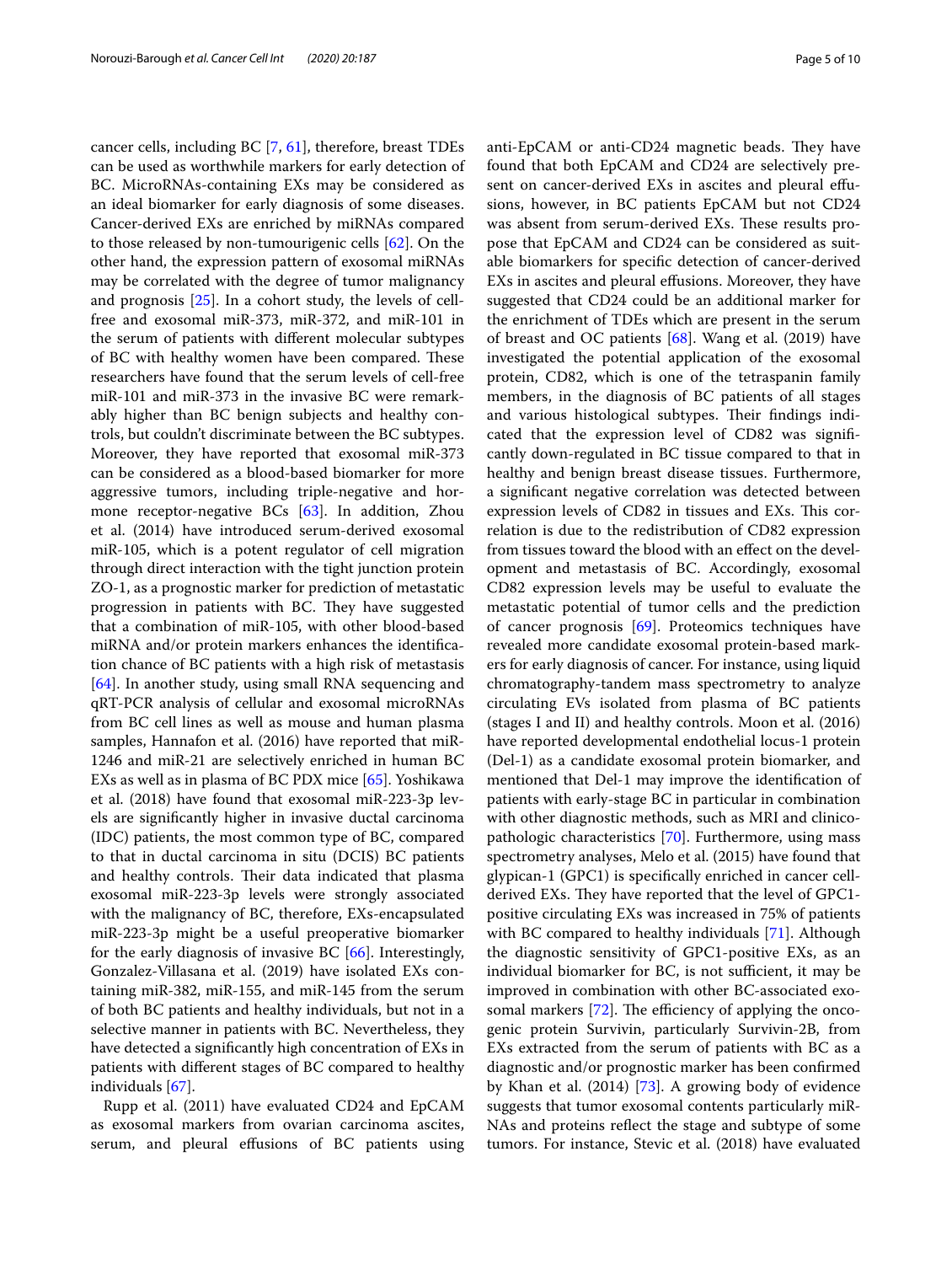miRNA signatures in EXs derived from HER2-positive and triple-negative (TNBC) subtypes of BC and compered them with exosomal miRNAs in healthy women. They detected nine miRNAs including miR-27a, miR-27b, miR-335, miR-365, miR-376c, miR-382, miR-422a, miR-433, and miR-628 which diferently expressed in EXs of either HER2-positive or TNBC patients compared with healthy individuals (Table [1\)](#page-6-0) [\[74](#page-9-3)]. Moreover, Wang et al. (2019) have traced the lncRNA HOTAIR in circulatory EXs from BC patients and then investigated its pathological association with the status of the disease. Amongst diverse clinicopathological factors, a close correlation between the copy number of exosomal HOTAIR and tumoral expression of ErbB2 (HER2) has been observed, and this correlation was validated in BC cell lines [\[75](#page-9-4)]. Since molecular classifcation of BC into the diferent subtypes and stages is essential to select the best available treatment option and to develop new therapeutic strategies [[76\]](#page-9-5), identifcation of specifc exosomal miRNAs as well as non-coding RNAs can provide novel insights into the EXs biology and its potential for monitoring the progression of disease [[74\]](#page-9-3). In addition, the role of EXs in the prediction of chemotherapy-resistant BC has been investigated. As Yang et al. (2017) have reported for the frst time, the GSTP1 content of EXs obtained from BC patients resistant to anthracycline/taxane-based chemotherapy was signifcantly higher than that in patients with partial or complete response to chemotherapy. Therefore, it has been suggested that GSTP1-containing EXs might be a diagnostic biomarker for chemo-resistant BC [\[77](#page-9-6)]. Besides, TDEs may carry cytotoxic agents with extracellular microenvironment origin and transfer them into other cells. Therefore, EXs may influence the potency and toxicity of chemotherapy agents. Barok et al. (2018) have reported a new mechanism of trastuzumab emtansine (T-DM1) that is mediated by EXs originated from HER2 positive cancer cells by binding of EXs to T-DM1 and contribute to the T-DM1 activity [[78\]](#page-9-7). Taken together, these reports highlight the roles of tumor-derived circulating EXs as promising biomarkers for diagnosis and prognosis of BC, evaluation and monitoring of the therapeutic efect and outcome [\[25\]](#page-8-3).

### **Conclusion and future perspective**

Circulating TDEs containing TSA, and nucleic acids (especially, microRNAs) can be easily isolated using tumor markers and serve as non-invasive diagnostic and predictive biomarkers. Besides early detection, they can be used for prognosis and prediction therapeutic efficacy as well as developing metastatic disease based on their distinct molecular patterns between diferent stages of the disease and healthy control  $[25, 52]$  $[25, 52]$  $[25, 52]$  $[25, 52]$  $[25, 52]$ . These subcellular nano-particles are detectable in almost all the body fuids, however, in order to gain the best results considering the cancer type, selection of a suitable isolation protocol based on the downstream analysis, type, and volume of starting sample is critical [[79\]](#page-9-8). Exosome isolation/purifcation protocols have been designed based on diferent protein markers, sizes, and density. However, few of these purifcation methods can efficiently isolate specific types of extracellular vesicles, including EXs [\[80](#page-9-9)]. Traditional isolation techniques include ultracentrifugation-based techniques, immune-affinity capture-based techniques, polymeric precipitation isolation, fltration, and liquid chromatography techniques [[81,](#page-9-10) [82](#page-9-11)]. Diferential centrifugation is the most widely and basic method for the separation of EXs from variety kinds of human samples. However, this technique has some restrictions such as being time-consuming, dependency on heavy equipments, losing a large number of EXs and reducing the yield and purity during the process [\[82](#page-9-11)]. Commercially available kits such as Invitrogen, 101Bio, Wako, and iZON may be considered as possible alternatives for quick and efficient separation of EXs from the small volume of samples [[83](#page-9-12)]. To overcome some restrictions of traditional separation techniques, several novel exosome isolation methods have been recently developed. These comprise ultrafltration separation, integrated double fltration microfuidic device, nanoplasmon-enhanced scattering (nPES), membrane-mediated exosome separation, and on-chip isolation of EXs [[82](#page-9-11)]. Among all the aforementioned methods, density gradient centrifugation, chromatography (gel fltration), and nPES have been shown the most purity  $[82]$ , but to eliminate the effect of normal cell EXs as well as large amount of samples and subsequently getting a high levels of pure exosome novel isolation and characterization approaches should be developed, which can be achieved via the cooperation of biology and bioengineering and the use of the Multi-Omics approaches [[79\]](#page-9-8). Growing evidence suggests that EXs have the potential to be used as prognostic and early-stage diagnostic biomarkers of breast and ovarian cancers. Although, there is still a long way ahead of developing a reliable method with highspecifcity for early detection of these malignancies, through the development of novel cancer-specifc EXsbased screening tools, cancer prevention, and intervention strategies will be more efficient in the near future. Moreover, there is a signifcant need for performing large-scale clinical trials for further validation of the role of EXs as early diagnostic, predictive, and prognostic markers of breast and ovarian cancers and to evaluate their potential role in drug selection for personalized medicine.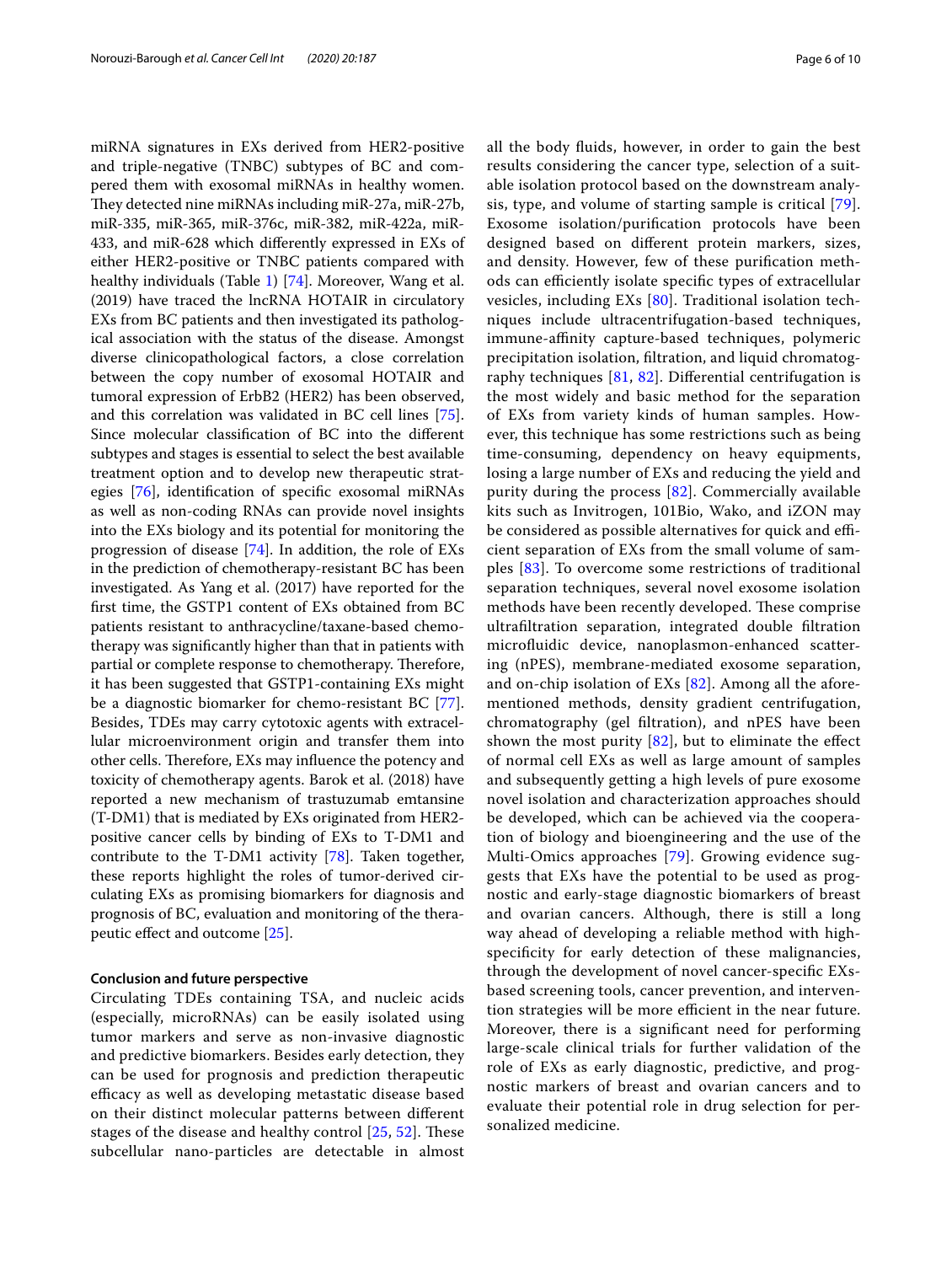| <b>Exosomal marker</b>                                                                                  | <b>Cancer type</b>                                           | Clinical value                                                                                                                                                                                                                                                                             | References |
|---------------------------------------------------------------------------------------------------------|--------------------------------------------------------------|--------------------------------------------------------------------------------------------------------------------------------------------------------------------------------------------------------------------------------------------------------------------------------------------|------------|
| let-7, miR-200                                                                                          | OC SKOV-3 and OVCAR-3 cell lines                             | The exosomal let-7 miRNA expression was<br>significantly greater in SKOV-3 (high invasive<br>cell line) compared with OVCAR-3 (low<br>invasive cell line)<br>The expression of miR-200 family was only<br>identified in OVCAR-3 cell-derived exosomes                                      | [84]       |
| miR-21, miR-23b, miR-29a                                                                                | OC effusion supernatants                                     | High expression all three exosomal microRNAs<br>was associated with poor survival                                                                                                                                                                                                          | $[85]$     |
| miR-21, miR-141, miR-200a, miR-200b, miR-<br>200c, miR-203, miR-205, miR-214                            | OC patients serum                                            | Overexpression exosomal microRNAs in differ-<br>ent stages of OC patients<br>Exosomal microRNAs were significantly lower<br>in benign OC patients and negative in<br>control cases                                                                                                         | [52]       |
| miR-373, miR-200a, miR-200b, miR-200c                                                                   | OC patients serum                                            | Overexpression all four exosomal microRNAs<br>in OC patients<br>The levels of miR-200a, miR-200b, and miR-<br>200c distinguished between malignant and<br>benign OC<br>The increased levels of miR-200c and miR-<br>200b were associated with CA125 values and<br>shorter overall survival | [53]       |
| miR-99a-5p                                                                                              | OC patients serum                                            | MiR-99a-5p significantly elevated in OC<br>patients compared to benign patients and<br>healthy individuals                                                                                                                                                                                 | [54]       |
| miR-30a-5p                                                                                              | OC patients urine                                            | High levels of miR-30a-5p in OC patients                                                                                                                                                                                                                                                   | $[58]$     |
| EpCAM, CD24                                                                                             | OC patients ascite                                           | High levels of EpCAM and CD24 in OC patients                                                                                                                                                                                                                                               | $[50]$     |
| EpCAM, CD24, CA-125                                                                                     | OC patients plasma                                           | High levels of EpCAM, CD24, and CA-125 in<br>OC patients                                                                                                                                                                                                                                   | $[51]$     |
| EpCAM, CD24, CA-125, HER2, EGFR, FRa, CD9,<br>CD63                                                      | OC patients plasma                                           | This panel distinguished early and late stage<br>OC and discriminated patient groups from<br>benign subjects                                                                                                                                                                               | $[59]$     |
| CD24, L1CAM, ADAM10, EMMPRIN                                                                            | OC patients ascites                                          | Malignant ascites-derived exosomes con-<br>tained tumor progression related proteins<br>CD24, L1CAM, ADAM10, and, EMMPRIN.                                                                                                                                                                 | $[57]$     |
| TGF-ß1, MAGE3/6                                                                                         | OC patients plasma                                           | $TGF-\beta1$ , MAGE3/6 distinguished OC patients<br>from benign group and healthy controls                                                                                                                                                                                                 | $[55]$     |
| Claudin-4                                                                                               | OC patients plasma                                           | High levels of Claudin-4 in OC patients                                                                                                                                                                                                                                                    | $[56]$     |
| CD24, EpCAM                                                                                             | OC patients ascite                                           | EpCAM and CD24 were enriched in exosomes<br>from ascites and pleural effusions                                                                                                                                                                                                             | [68]       |
| miR-373, miR-101                                                                                        | BC patients pleural effusions and serum<br>BC patients serum | EpCAM was absent from BC patients serum<br>High levels of miR-373 and miR-101 in BC<br>patients compared to benign patients and<br>healthy individuals                                                                                                                                     | [63]       |
|                                                                                                         |                                                              | Higher levels of miR-373 in more aggres-<br>sive tumors (triple-negative and hormone<br>receptor-negative BCs)                                                                                                                                                                             |            |
| miR-105                                                                                                 | BC patients serum                                            | Overexpression of miR-105 in BC cells was<br>associated with high risk of metastasis                                                                                                                                                                                                       | [64]       |
| miR-21, miR-1246                                                                                        | BC patients plasma                                           | High levels of miR-21, miR-1246 in BC samples<br>compared to healthy subjects                                                                                                                                                                                                              | [65]       |
| miR-223-3p                                                                                              | BC patients plasma                                           | Higher levels of miR-223-3p in IDC group com-<br>pared to DCIS patients and healthy controls                                                                                                                                                                                               | [66]       |
| miR-27a, miR-27b, miR-335, miR-365, miR-376c, BC patients plasma<br>miR-382, miR-422a, miR-433, miR-628 |                                                              | miRNAs 27b, 335, 376c, 382, and 433 were<br>upregulated in TNBC patients<br>miRNAs 27a, 27b, 365, and 628 were upregu-<br>lated in HER2-positive BC patients<br>miR-422a was downregulated in HER2-positive<br><b>BC</b> patients                                                          | $[74]$     |
| <b>IncRNA HOTAIR</b>                                                                                    | BC patients plasma                                           | Positive correlation between the exosomal<br>HOTAIR and HER2-positive BC patients                                                                                                                                                                                                          | $[75]$     |

### <span id="page-6-0"></span>**Table 1 Exosomal biomarkers in diagnosis and prognosis of breast and ovarian cancers**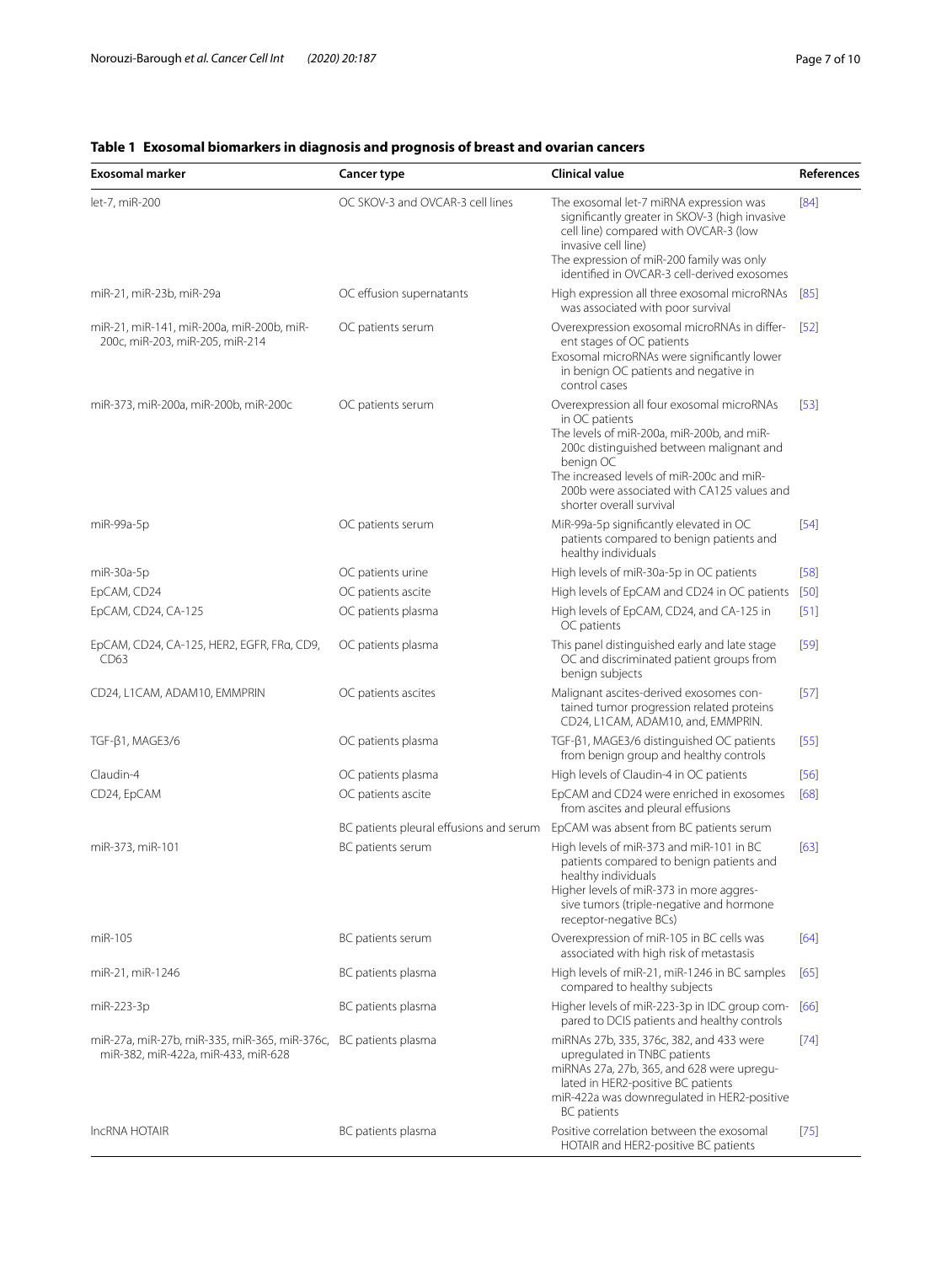### **Table 1 (continued)**

| <b>Exosomal marker</b> | Cancer type        | Clinical value                                                                                               | <b>References</b> |
|------------------------|--------------------|--------------------------------------------------------------------------------------------------------------|-------------------|
| CD <sub>82</sub>       | BC patients plasma | High levels of CD82 in BC exosomes is associ-<br>ated with high risk of metastasis                           | [69]              |
| Del-1                  | BC patients plasma | Del-1 significantly elevated in BC patients<br>compared to healthy controls                                  | [70]              |
| GPC1                   | BC patients serum  | High levels of GPC1 in 75% of BC patients<br>compared to healthy individuals                                 | [71]              |
| Survivin-2B            | BC patients serum  | Survivin significantly elevated in BC patients<br>compared to healthy controls                               | [73]              |
| GSTP1                  | BC patients serum  | GSTP1 significantly elevated in chemo-resist-<br>ant BC patients compared to chemo-sensi-<br>tivite BC group | [77]              |

*OC* Ovarian cancer, *BC* Breast cancer, *IDC* Invasive ductal carcinoma, *DCIS* Ductal carcinoma in situ, *GPC1* glypican-1

#### **Authors' contributions**

LNB and SS designed the study. LNB wrote the manuscript and AAKS, FM, LM, MRH, SS, and LNB were involved in drafting the manuscript and collecting information. LNB and SS scientifcally and literary supervised the manuscript. All authors read and approved the fnal manuscript.

### **Funding**

### None.

### **Availability of data and materials**

The datasets reviewed during the present study are available in the Pubmed repository.

### **Ethics approval and consent to participate**

Not applicable.

### **Consent for publication**

Not applicable.

### **Competing interests**

The authors have no confict of interest.

### **Author details**

<sup>1</sup> Department of Genetics and Molecular Biology, School of Medicine, Isfahan University of Medical Sciences, Isfahan, Iran. <sup>2</sup> Islamic Azad University, Kazerun Branch, Kazerun, Iran. 3 School of Medicine, Shiraz University of Medical Sciences, Shiraz, Iran. 4 Department of Neuroscience, School of Advanced Technologies in Medicine, Tehran University of Medical Sciences, Tehran, Iran.<br><sup>5</sup> Iranian National Center for Addiction Studies, Tehran University of Medical Sciences, Tehran, Iran. <sup>6</sup> Department of Pathology, School of Veterinary Medicine, Shahrekord University, Shahrekord, Iran.<sup>7</sup> Shiraz Molecular Pathology Research Center, Dr. Daneshbod Pathology Laboratory, Shiraz, Iran. <sup>8</sup> Shefa Neuroscience Research Center, Tehran, Iran.

## Received: 9 December 2019 Accepted: 16 May 2020

#### **References**

- <span id="page-7-0"></span>1. Trams EG, Lauter CJ, Salem N Jr, Heine U. Exfoliation of membrane ecto-enzymes in the form of micro-vesicles. Biochim Biophys Acta. 1981;645:63–70.
- <span id="page-7-1"></span>2. Edgar JR. Q & A: what are exosomes, exactly? BMC Biol. 2016;14:46.
- <span id="page-7-2"></span>3. Ha D, Yang N, Nadithe V. Exosomes as therapeutic drug carriers and delivery vehicles across biological membranes: current perspectives and future challenges. Acta Pharm Sin B. 2016;6:287–96.
- <span id="page-7-3"></span>4. Cheng L, Wu S, Zhang K, Qing Y, Xu T. A comprehensive overview of exosomes in ovarian cancer: emerging biomarkers and therapeutic strategies. J Ovarian Res. 2017;10:73.
- <span id="page-7-4"></span>5. Tai YL, Chen KC, Hsieh JT, Shen TL. Exosomes in cancer development and clinical applications. Cancer Sci. 2018;109:2364–74.
- <span id="page-7-5"></span>6. Tang MKS, Wong AST. Exosomes: emerging biomarkers and targets for ovarian cancer. Cancer Lett. 2015;367:26–33.
- <span id="page-7-6"></span>7. Liu SL, Sun P, Li Y, Liu SS, Lu Y. Exosomes as critical mediators of cell-tocell communication in cancer pathogenesis and their potential clinical application. Transl Cancer Res. 2019;8:298–311.
- <span id="page-7-7"></span>8. Zhang Y, Liu Y, Liu H, Tang WH. Exosomes: biogenesis, biologic function and clinical potential. Cell Biosci. 2019;9:19.
- <span id="page-7-8"></span>9. Chen R, Xu X, Qian Z, Zhang C, Niu Y, Wang Z, et al. The biological functions and clinical applications of exosomes in lung cancer. Cell Mol Life Sci. 2019;76:4613–33.
- <span id="page-7-9"></span>10. Porto-Mascarenhasa EC, Assada DX, Chardind H, Gozalf D, Luca Cantog GD, Acevedo AC, Guerra ENS. Salivary biomarkers in the diagnosis of breast cancer: a review. Crit Rev Oncol Hematol. 2017;110:62–73.
- 11. Rodriguez-Velazquez A, Velez R, Lafontaine JC, Colon-Echevarria CB, Lamboy-Caraballo RD, Ramirez I, Mendoza A, et al. Prevalence of breast and ovarian cancer subtypes in Hispanic populations from Puerto Rico. BMC Cancer. 2018;18:1177.
- <span id="page-7-10"></span>12. Yoneda A, Lendorf ME, Couchman JR, Multhaupt HAB. Breast and ovarian cancers: a survey and possible roles for the cell surface heparan sulfate proteoglycans. J Histochem Cytochem. 2012;60:9–21.
- <span id="page-7-11"></span>13. Norouzi-Barough L, Sarookhani MR, Salehi R, Sharif M, Moghbelinejad S. CRISPR/Cas9, a new approach to successful knockdown of ABCB1/Pglycoprotein and reversal of chemosensitivity in human epithelial ovarian cancer cell line. Iran J Basic Med Sci. 2018;21:181–7.
- <span id="page-7-12"></span>14. Norouzi-Barough L, Sarookhani MR, Sharifi M, Moghbelinejad S, Jangjoo S, Salehi R. Molecular mechanisms of drug resistance in ovarian cancer. J Cell Physiol. 2018;233:4546–62.
- <span id="page-7-13"></span>15. Momenimovahed Z, Tiznobaik A, Taheri S, Salehiniya H. Ovarian cancer in the world: epidemiology and risk factors. Int J Womens Health. 2019;11:287–99.
- <span id="page-7-14"></span>16. Kobayashi H, Ohno S, Sasaki Y, Matsuura M. Hereditary breast and ovarian cancer susceptibility genes (Review). Oncol Rep. 2013;30:1019–29.
- <span id="page-7-15"></span>17. Bian X, Ma K, Zhang C, Fu X. Therapeutic angiogenesis using stem cellderived extracellular vesicles: an emerging approach for treatment of ischemic diseases. Stem Cell Res. 2019;10:158.
- 18. Gurunathan S, Kang MH, Jeyaraj M, Qasim M, Kim JH. Review of the isolation, characterization, biological function, and multifarious therapeutic approaches of exosomes. Cells. 2019;8:307.
- 19. Mao L, Li X, Yuan H, Jiang Y, Huang W, Sun X, et al. Serum exosomes contain ECRG4 mRNA that suppresses tumor growth via inhibition of genes involved in infammation, cell proliferation, and angiogenesis. Cancer Gene Ther. 2018;25:248–59.
- <span id="page-7-16"></span>20. Guescini M, Genedani S, Stocchi V, Agnati LF. Astrocytes and glioblastoma cells release exosomes carrying mtDNA. J Neural Transm. 2010;117:1–4.
- <span id="page-7-17"></span>21. Livshts MA, Khomyakova E, Evtushenko EG, Lazarev VN, Kulemin NA, Semina SE, et al. Isolation of exosomes by diferential centrifugation: theoretical analysis of a commonly used protocol. Sci Rep. 2015;5:17319.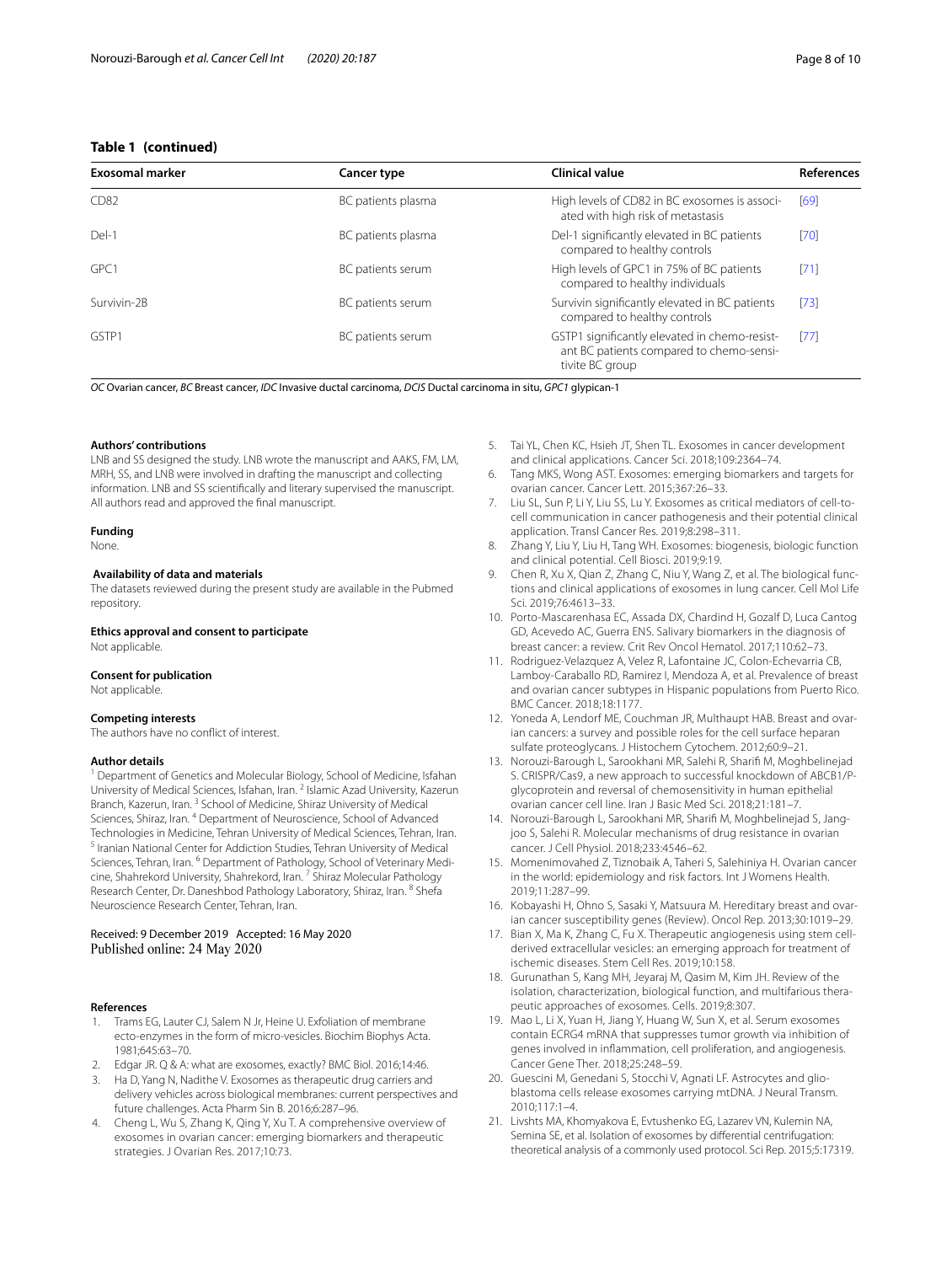- <span id="page-8-0"></span>22. Yang C, Robbins PD. The roles of tumor-derived exosomes in cancer pathogenesis. Clin Dev Immunol. 2011. [https://doi.](https://doi.org/10.1155/2011/842849) [org/10.1155/2011/842849.](https://doi.org/10.1155/2011/842849)
- <span id="page-8-1"></span>23. Vlassov AV, Magdaleno S, Setterquist R, Conrad R. Exosomes: current knowledge of their composition, biological functions, and diagnostic and therapeutic potentials. Biochim Biophys Acta Gen Subj. 2012;1820:940–8.
- <span id="page-8-2"></span>24. Hong P, Yang H, Wu Y, Li K, Tang Z. The functions and clinical application potential of exosomes derived from adipose mesenchymal stem cells: a comprehensive review. Stem Cell Res Ther. 2019;10:242.
- <span id="page-8-3"></span>25. Jia Y, Chen Y, Wang Q, Jayasinghe U, Luo X, Wei Q, et al. Exosome: emerging biomarker in breast cancer. Oncotarget. 2017;8:41717–33.
- <span id="page-8-4"></span>26. Akers JC, Gonda D, Kim R, Carter BS, Chen CC. Biogenesis of extracellular vesicles (EV): exosomes, microvesicles, retrovirus-like vesicles, and apoptotic bodies. J Neurooncol. 2017;113:1–11.
- <span id="page-8-5"></span>27. Xu B, Wang T. Intimate cross-talk between cancer cells and the tumor microenvironment of B-cell lymphomas: the key role of exosomes. Tumor Biol. 2017;39:1–12.
- <span id="page-8-6"></span>28. Taylor DD, Gercel-Taylor C. Exosomes/microvesicles: mediators of cancerassociated immunosuppressive microenvironments. Semin Immunopathol. 2011;33:441–54.
- <span id="page-8-7"></span>29. Barros FM, Carneiro F, Machado JC, Melo SA. Exosomes and immune response in cancer: friends or foes? Front Immunol. 2018;9:730.
- <span id="page-8-8"></span>30. Xie F, Xu M, Lu J, Mao L, Wang S. The role of exosomal PD-L1 in tumor progression and immunotherapy. Mol Cancer. 2019;18:146.
- <span id="page-8-9"></span>31. Tian W, Liu S, Li B. Potential role of exosomes in cancer therapy. Biomed Res Int. 2019;2019:4649705.
- <span id="page-8-10"></span>32. Zheng H, Zhan Y, Liu S, Lu J, Luo J, Feng L, Fan S. The roles of tumorderived exosomes in non-small cell lung cancer and their clinical implications. J Exp Clin Cancer Res. 2018;37:226.
- <span id="page-8-11"></span>33. Kucharzewska P, Christianson HC, Welch JE, Svensson KJ, Fredlund E, Ringnér M. Exosomes refect the hypoxic status of glioma cells and mediate hypoxia-dependent activation of vascular cells during tumor development. Proc Natl Acad Sci. 2013;110:7312–7.
- <span id="page-8-12"></span>34. Wu M, Wang G, Hu W, Yao Y, Yu XF. Emerging roles and therapeutic value of exosomes in cancer metastasis. Mol Cancer. 2019;18:53.
- <span id="page-8-13"></span>35. Rajagopal C, Harikumar KB. The origin and functions of exosomes in cancer. Front Oncol. 2018;8:66.
- <span id="page-8-14"></span>36. Zhang X, Yuan X, Shi H, Wu L, Qian H, Xu W. Exosomes in cancer: small particle, big player. J Hematol Oncol. 2015;8:83.
- <span id="page-8-15"></span>37. Azmi AS, Bao B, Sarkar FH. Exosomes in cancer development, metastasis and drug resistance: a comprehensive review. Cancer Metastasis Rev. 2013;32:623–42.
- <span id="page-8-16"></span>38. Li I, Nabet BY. Exosomes in the tumor microenvironment as mediators of cancer therapy resistance. Mol Cancer. 2019:18:32.
- <span id="page-8-17"></span>39. Sumrin A, Moazzam S, Ahmad Khan A, Ramzan I, Batool Z, Kaleem S, et al. Exosomes as biomarker of cancer. Brazilian Arch Biol Technol. 2018;61:e18160730.
- <span id="page-8-18"></span>40. Wang Z, Chen JQ, Liu JL, Tian L. Exosomes in tumor microenvironment: novel transporters and biomarkers. J Transl Med. 2016;14:297.
- <span id="page-8-19"></span>41. Ye SB, Li ZL, Luo DH, Haung BJ, Chen YS, Zhang XS, et al. Tumor-derived exosomes promote tumor progression and T-cell dysfunction through the regulation of enriched exosomal microRNAs in human nasopharyngeal carcinoma. Oncotarget. 2014;5:5439–52.
- <span id="page-8-20"></span>42. Liu Q, Yu Z, Yuan S, Xie W, Li C, Hu Z, et al. Circulating exosomal microR-NAs as prognostic biomarkers for non-smallcell lung cancer. Oncotarget. 2017;8:13048–58.
- <span id="page-8-21"></span>43. Sohn W, Kim J, Kang SH, Yang SR, Cho JY, Cho HC, et al. Serum exosomal microRNAs as novel biomarkers for hepatocellular carcinoma. Exp Mol Med. 2015;47:e184.
- <span id="page-8-22"></span>44. Taylor DD, Homesley HD, Doellgast GJ. Membrane-associated'immunoglobulins in cyst and ascites fuids of ovarian cancer patients. Am J Reprod Immunol. 1983;3:7–11.
- <span id="page-8-23"></span>45. Properzi F, Logozzi M, Fais S. Exosomes: the future of biomarkers in medicine. Biomark Med. 2013;7:769–78.
- 46. Lugini L, Valtieri M, Federici C, Cecchetti S, Meschini S, Condello M, et al. Exosomes from human colorectal cancer induce a tumor-like behavior in colonic mesenchymal stromal cells. Oncotarget. 2016;7:50086–98.
- <span id="page-8-24"></span>47. Huang-Ge Z, William EG. Exosomes and cancer: a newly described path– way of immune suppression. Clin Cancer Res. 2011;17:959–64.
- <span id="page-8-25"></span>48. Liu X, Chan D, Ngan H. Mechanisms of chemoresistance in human ovarian cancer at a glance. Gynecol Obstet. 2012;2:1000e104.
- <span id="page-8-26"></span>49. Kobayashi M, Rice GE, Tapia J, Mitchell MD, Salomon C. Exosomes are fngerprints of originating cells: potential biomarkers for ovarian cancer. Res Reports Biochem. 2015;5:101–9.
- <span id="page-8-27"></span>50. Im H, Shao H, Park Y, Peterson VM, Castro CM, Weissleder R, Lee H. Label-free detection and molecular profling of exosomes with a nanoplasmonic sensor Hyungsoon. Nat Biotechnol. 2014;32:490–5.
- <span id="page-8-28"></span>51. Zhao Z, Yang Y, Zeng Y, He M. A microfluidic exosearch chip for multiplexed exosome detection towards blood-based ovarian cancer diagnosis. Dalt Trans. 2016;16:489–96.
- <span id="page-8-29"></span>52. Taylor DD, Gercel-Taylor C. MicroRNA signatures of tumor-derived exosomes as diagnostic biomarkers of ovarian cancer. Gynecol Oncol. 2008;110:13–21.
- <span id="page-8-30"></span>53. Meng X, Müller V, Milde-Langosch K, Trillsch F, Pantel K, Schwarzenbach H. Diagnostic and prognostic relevance of circulating exosomal miR-373, miR-200a, miR-200b and miR-200c in patients with epithelial ovarian cancer. Oncotarget. 2016;7:16923–35.
- <span id="page-8-31"></span>54. Yoshimura A, Sawada K, Nakamura K, Kinose Y, Nakatsuka E, Kobayashi M, et al. Exosomal miR-99a-5p is elevated in sera of ovarian cancer patients and promotes cancer cell invasion by increasing fibronectin and vitronectin expression in neighboring peritoneal mesothelial cells. BMC Cancer. 2018;18:1056.
- <span id="page-8-32"></span>55. Szajnik M, Derbis M, Lach M, Patalas P, Michalak M, Drzewiecka H, et al. Exosomes in plasma of patients with ovarian carcinoma: potential biomarkers of tumor progression and response to therapy. Gynecol Obstet. 2014;4:003.
- <span id="page-8-33"></span>56. Li j, Sherman-baust CA, Tsai-turton M, Bristow RE, Roden RB, Morin PJ. Claudin-containing exosomes in the peripheral circulation of women with ovarian cancer. BMC Cancer. 244, 2009; 9: 244.
- <span id="page-8-34"></span>57. Keller S, König AK, Marmé F, Runz S, Wolterink S, Koensgen D, et al. Systemic presence and tumor-growth promoting effect of ovarian carcinoma released exosomes. Cancer Lett. 2009;278:73–81.
- <span id="page-8-35"></span>58. Zhou J, Gong G, Tan H, Dai F, Zhu X, Chen Y, et al. Urinary microRNA-30a-5p is a potential biomarker for ovarian serous adenocarcinoma. Oncol Rep. 2015;33:2915–23.
- <span id="page-8-36"></span>59. Zhang P, Zhou X, Zeng Y. Multiplexed immunophenotyping of circulating exosomes on nano-engineered ExoProfle chip towards early diagnosis of cancer. Chem Sci. 2019;10:5495–504.
- <span id="page-8-37"></span>60. Lässer C. Exosomal RNA as biomarkers and the therapeutic potential of exosome vectors. Expert Opin Biol Ther. 2012;12:189–97.
- <span id="page-8-38"></span>61. Riche A, Campbell E, Borger E, Powis S. Regulation of exosome release from mammary epithelial and breast cancer cells-a new regulatory pathway. Eur J Cancer. 2014;50:1025–34.
- <span id="page-8-39"></span>62. Joyc DP, Kerin MJ, Dwyer RM. Exosome-encapsulated microRNAs as circulating biomarkers for breast cancer. Int J Cancer. 2016;139:1443–8.
- <span id="page-8-40"></span>63. Eichelser C, Stückrath I, Müller V, Milde-Langosch K, Wikman H, Pantel K, Schwarzenbach H. Increased serum levels of circulating exosomal microRNA-373 in receptor-negative breast cancer patients. Oncotarget. 2014;5:9650–63.
- <span id="page-8-41"></span>64. Zhou W, Fong MY, Min Y, Somlo G, Liu L, Palomares MR, et al. Cancersecreted miR-105 destroys vascular endothelial barriers to promote metastasis. Cancer cell. 2014;25(4):501–15.
- <span id="page-8-42"></span>65. Hannafon BN, Trigoso YD, Calloway CL, Zhao D, Lum DH, Welm AL, et al. Plasma exosome microRNAs are indicative of breast cancer. Breast Cancer Res. 2016;18:90.
- <span id="page-8-43"></span>Yoshikawa M, Iinuma H, Umemoto Y, Yanagisawa T, Matsumoto A, Jinno H. Exosome-encapsulated microRNA-223-3p as a minimally invasive biomarker for the early detection of invasive breast cancer. Oncol Lett. 2018;15:9584–92.
- <span id="page-8-44"></span>67. Gonzalez-Villasana V, Rashed MH, Gonzalez-Cantú Y, Bayraktar R, Menchaca-Arredondo JL, Vazquez-Guillen JM, et al. Presence of circulating miR-145, miR-155, and miR-382 in exosomes isolated from serum of breast cancer patients and healthy donors. Dis Markers. 2019;2019:6852917.
- <span id="page-8-45"></span>68. Rupp AK, Rupp C, Keller S, Brase JC, Ehehalt R, Fogel M, et al. Loss of EpCAM expression in breast cancer derived serum exosomes: role of proteolytic cleavage. Gynecol Oncol. 2011;122:437–46.
- <span id="page-8-46"></span>69. Wang X, Zhong W, Bu J, Li Y, Li R, Nie R, et al. Exosomal protein CD82 as a diagnostic biomarker for precision medicine for breast cancer. Mol Carcinog. 2019;58:658–74.
- <span id="page-8-47"></span>70. Moon PG, Lee JE, Cho YE, Lee SJ, Jung JH, Chae YS, et al. Identifcation of developmental endothelial locus-1 on circulating extracellular vesicles